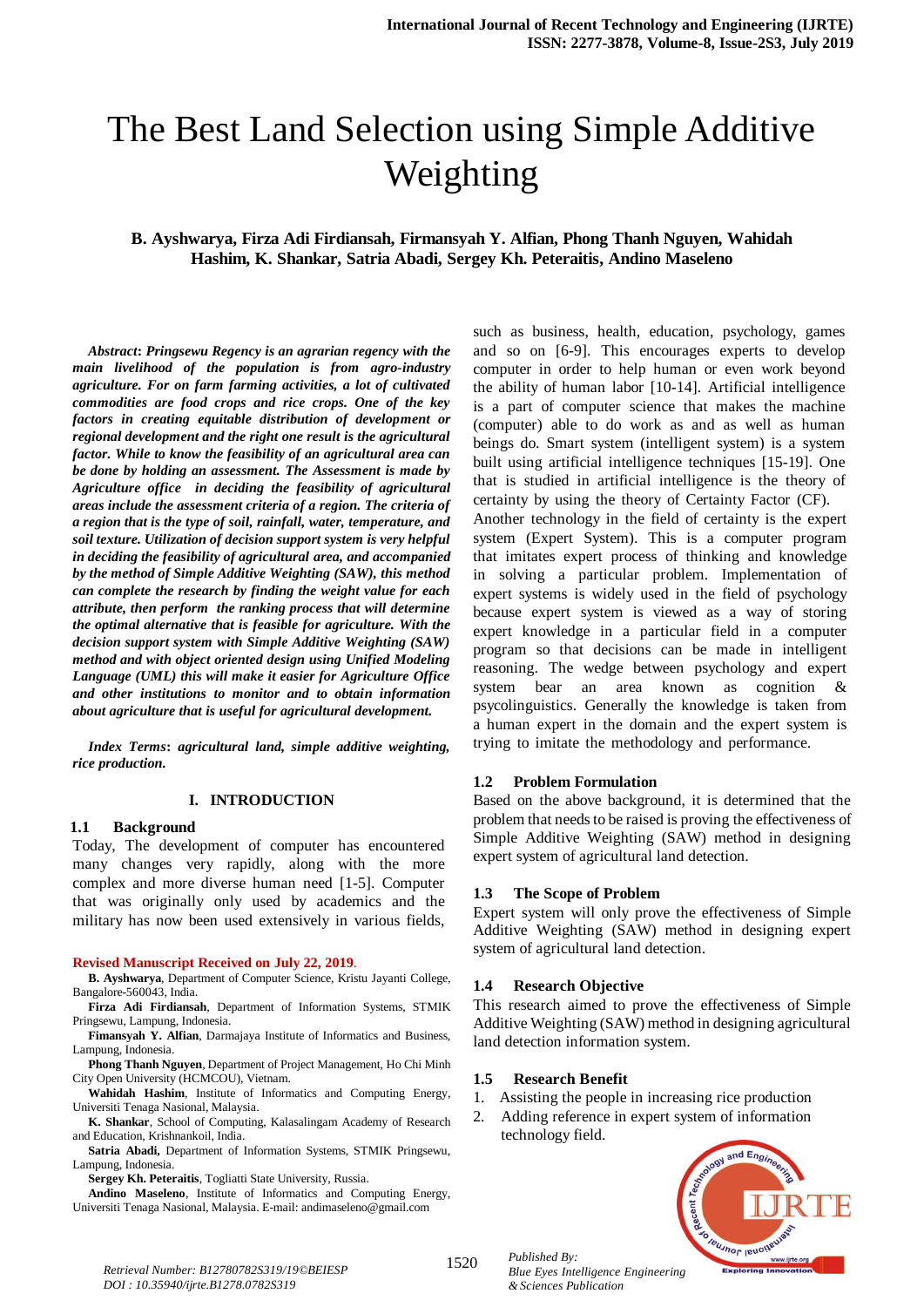## **II. THEORETICAL BASE**

### **2.1 Decision Support System**

Decision support system is an interactive computer-based system, which helps decision makers to use data and various models to solve unstructured issues [20-23]. Use combination of models, analysis techniques, and information retrieval, such systems help develop and evaluate the appropriate alternatives  $[24-27]$ . Decision support system is the information system which helps identifying decision-making opportunities or provide information to help decision-making  $[28-31]$ . Basically decision support system is almost the same as the management information system because it uses the database as a data source DSS begins with SIM because it emphasizes the function of supporting the decision maker throughout its stages, although the actual decision remains the exclusive authority of the manufacturer decision [31-35]. Decision support system is more aimed at supporting management in performing analytical work in less structured situations and with less obvious criteria [36-39]. DSS is not meant for automating decision, but presents interactive tool that allows decision making performing various analyzes using available models [40-43].

### **2.2. Efforts to Acquire Superior Seed**

- 1. Selection: selection of living being characteristic in accordance with particular purpose.
- 2. Hybridation: breeding two different individuals but still in one lineage.
- 3. Mutation: alteration of molecular chemical structure to obtain the material of heredity.
- 4. Transplantation: gene transplantation. .

## **Efforts to Increase Agriculture Production**

- 1) Agriculture mechanism
- 2) new agriculture lands clearing
- 3) . The use of new qualified fertilizers
- 4) Looking for right method to eradicate pest.

## **Efforts to Increase Food Production**

1. Panca Farming :

a. Selection of superior seed,

- rice species and age.
- Gogo rice
- $-PB(Pelita Baru)$  5 rice + PB8
- (International Rice) 36 rice + IR 64
- –Cisade rice
- –VOTW rice
- b. good soil management
- c. Fertilization
- d. Irigation
- e. Pest eradication

2. Agricultural Intensification. It is the business of agricultural production and the use of appropriate technology and the utilization of all means of production.

3. Agricultural Extensification. It is an effort to increase agricultural yield by expanding new agricultural land, such as clearing forests and shrubs, clearing areas around swamps, and clearing 4. abandoned agricultural areas. Agricultural diversification. It is an effort to

diversify farming through an intercropping system.

### **2.3. Research Location**

The change of agriculture area is obtained by overlaying intersect method and by clippling method to obtain land change per sub-district. However, for rainfed lowland area encountered a wide increase. Decrease in area of irrigated paddy field by 1 Ha, while for the dry land had decreased by 3 Ha and the increase of area for rainfed lowland area of 2 Ha. The increase of rainfed lowland area is likely due to land conversion from dryland and mixed dryands located around the Ambarawa sub-district due to the data processing, the sub-district encounters significant increase of 2.5 Ha. From the research results above can be obtained mapping agricultural land that can improve rice production in Pringsewu District Ambarawa District.

### **2.4. Simple Additive Weighting (SAW)**

Simple additive weighting method is often also known as the weighted summing method. The basic concept of SAW is to find the weighted sum of the performance of each alternative at all. The SAW method requires the process of normalizing the decision matrix  $(X)$  to a scale comparable to all existing alternative ratings.

### **III. RESEARCH METHODS**

## **3.1. Data Collection Technique**

Data collection is done by the following methods:

- 1. Literature study, this method is the collection of data and information by reference reading books or ebook and website related to this research.
- 2. Observation method: this method is used by observing the quality of agricultural land in increasing rice production while observing the needs associated with rice production.
- 3. Interview method. This method is used by interviewing the farmers to obtain the necessary data for the purpose of designing expert systems of deciding agricultural land quality.

## **3.2. Design model**

The design stage is done by using waterfall method. The core of waterfall method is the processing of a system performed sequentially or linearly. So if the stage one has not been done then it will not be able to do stage 2, 3 and so on. Automatically the 3rd stage will be done if the first and second stage have been done.

## **3.3. Data Analysis**

To perform the analysis of data, it can be used descriptive and interpretative methods,

Descriptive analysis is done by describing all events and

phenomena seen during the research, while interpretative model is used to illustrate

*& Sciences Publication* 

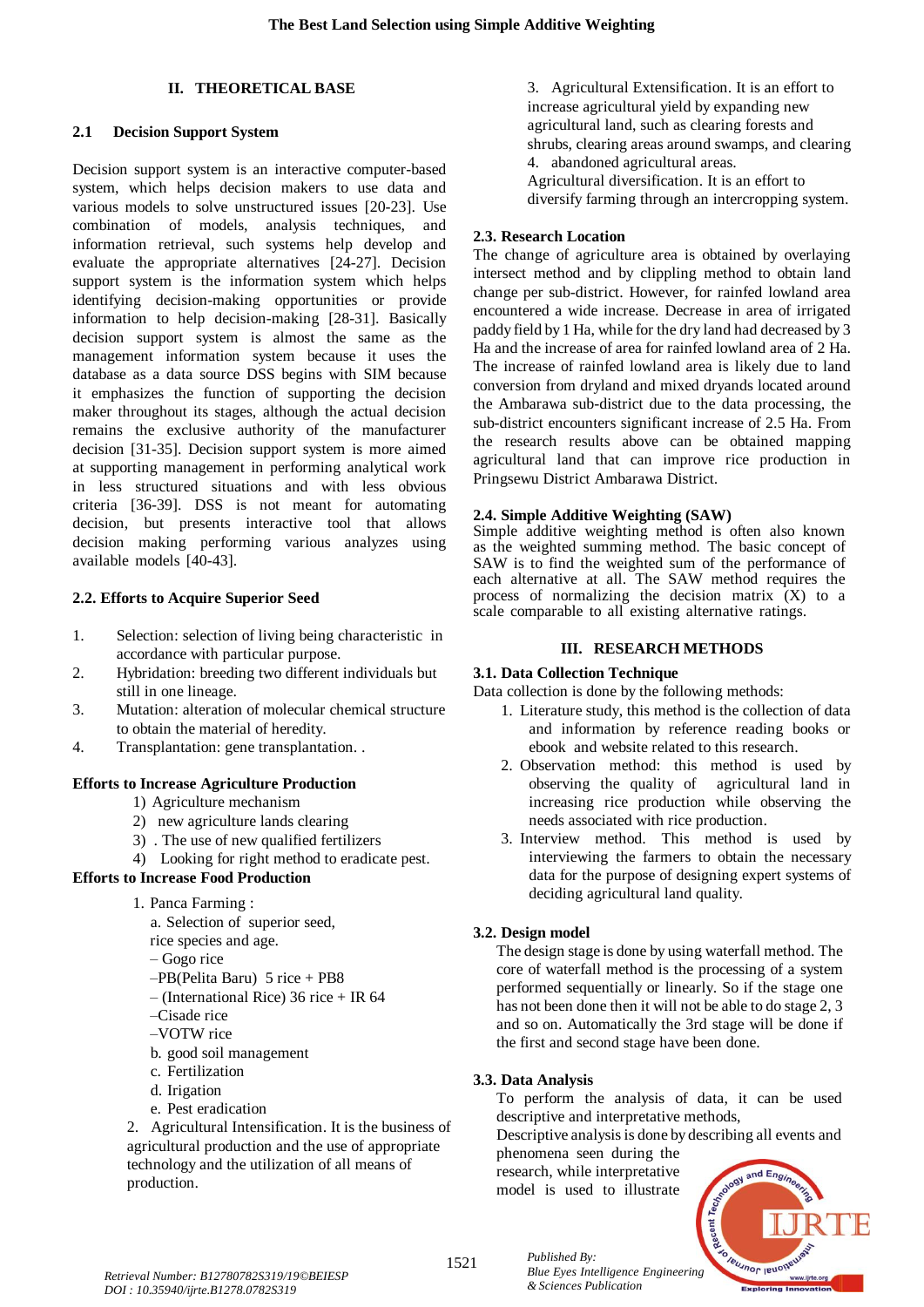conclusions by interpreting the existing phenomena.

#### **3.4. Problem Analysis**

Agriculture Office of Pringsewu Regency is an agency that gives the information on development of future agriculture planning, so that people can do agricultural development to achieve good agricultural yield, to realize food self-sufficiency and improvement of raw materials processing industry into finished goods. To realize development planning information is needed the determination of agricultural areas. Agriculture gives weighting value for each criterion based on its importance level, that is:

Table 1. Weight Score

| <b>Bobot</b>   | Nilai |
|----------------|-------|
| Very low (SR)  |       |
| Low(R)         |       |
| Medium $(C)$   |       |
| High(T)        |       |
| Very High (ST) |       |

To solve the problem with simple additive weighting method, Specify the criteria to be referenced in decision making, ie Ci ..

The criteria used to determine a region worthy or not to serve as agricultural areas, namely:

#### Table 2. Criteria

| Criteria          | Weight         | Score |
|-------------------|----------------|-------|
| $(C1)$ Soil Type  | Very High (ST) |       |
| (C2) Soil Texture | High(T)        |       |
| (C3) Rainfall     | Fair $(C)$     |       |
| (C4) Temperature  | Low $(R)$      |       |

Table 3. Soil type criteria (C1)

| Alternativ |  | Criteria |  |
|------------|--|----------|--|
| e          |  | CЗ       |  |
|            |  |          |  |
| $\Delta$ 2 |  |          |  |
| A3         |  |          |  |
|            |  |          |  |

|  | Table 4. Soil texture criteria (C2) |
|--|-------------------------------------|
|--|-------------------------------------|

| No | Soil texture | Weight    | Score |
|----|--------------|-----------|-------|
|    | Soft and wet | Very Low  |       |
|    | Clayey       | Low       |       |
|    | Loose        | Very High |       |

## Table 5. Rainfall criteria

| No | Rainfall  | Weight    | Score |
|----|-----------|-----------|-------|
|    | Low       | Low       |       |
|    | Medium    | Medium    |       |
|    | High      | High      |       |
|    | Very High | Very High |       |

Table 6. Temperature criteria

| No | Temperature | Weight    | Score |
|----|-------------|-----------|-------|
|    | Cold        | Low       |       |
|    | Normal      | Medium    |       |
|    | Warm        | High      |       |
|    | Hot         | Verv High |       |

#### Table 7. Irigation criteria

| No | Irigation   | Weight    | Score |
|----|-------------|-----------|-------|
|    | System      |           |       |
|    | Traditional | Very Low  |       |
| 2  | Water pump  | Low       | 2     |
| 3  | Local       | Medium    |       |
|    | Spray       | High      |       |
|    | Surface     | Very High |       |

Deciding each alternative's compatibility rating on each criteria. The compatile rate data from each alternative can be seen in table 9.

Table 8. Compatibility Rating from Each Alternative in Each Criteria

| N <sub>0</sub> | Soil Type      | Weight | Score |
|----------------|----------------|--------|-------|
|                | Clay           | Low    |       |
| 2              | Organosol/Peat | Medium | 3     |
|                | Soil           |        |       |
| 3              | Humus Soil     | High   |       |
|                | Aluvial Soil   | Very   | 5     |
|                |                | High   |       |

## **3.5. Accuracy test (Matrix)**

 So to obtain the Ai score on qualified agricultural land mapping at the Pringsewu District Agricultural Service are as follows:

Formula :

$$
V_i = \sum_{j=1}^n wj \cdot r_{ij}
$$

Alternative score in each criterion

|                    |       |                | Criteria |                |       |
|--------------------|-------|----------------|----------|----------------|-------|
| <b>Alternative</b> | $C_1$ | C <sub>2</sub> | $C_3$    | C <sub>4</sub> | $C_5$ |
|                    |       |                |          |                |       |
| A-                 |       |                |          |                |       |
| A3                 |       |                |          |                |       |
|                    |       |                |          |                |       |

Where :

| $R=$ | 0.8 |         | 0.6 | 0.75 |                        |
|------|-----|---------|-----|------|------------------------|
|      |     |         | 0.6 | 0.75 |                        |
|      | 0.6 | 0.2     | 0.8 |      | 0.75                   |
|      | 0.4 | $0.4\,$ |     | 0.75 | 0.25                   |
|      |     |         |     |      | , and $E_{\text{net}}$ |

 $A1 = (0.8 \times 0.3) + (1 \times$  $0.2)+(0.6 \times 0.2)+(0.75 \times$ 0.15)



*Retrieval Number: B12780782S319/19©BEIESP DOI : 10.35940/ijrte.B1278.0782S319*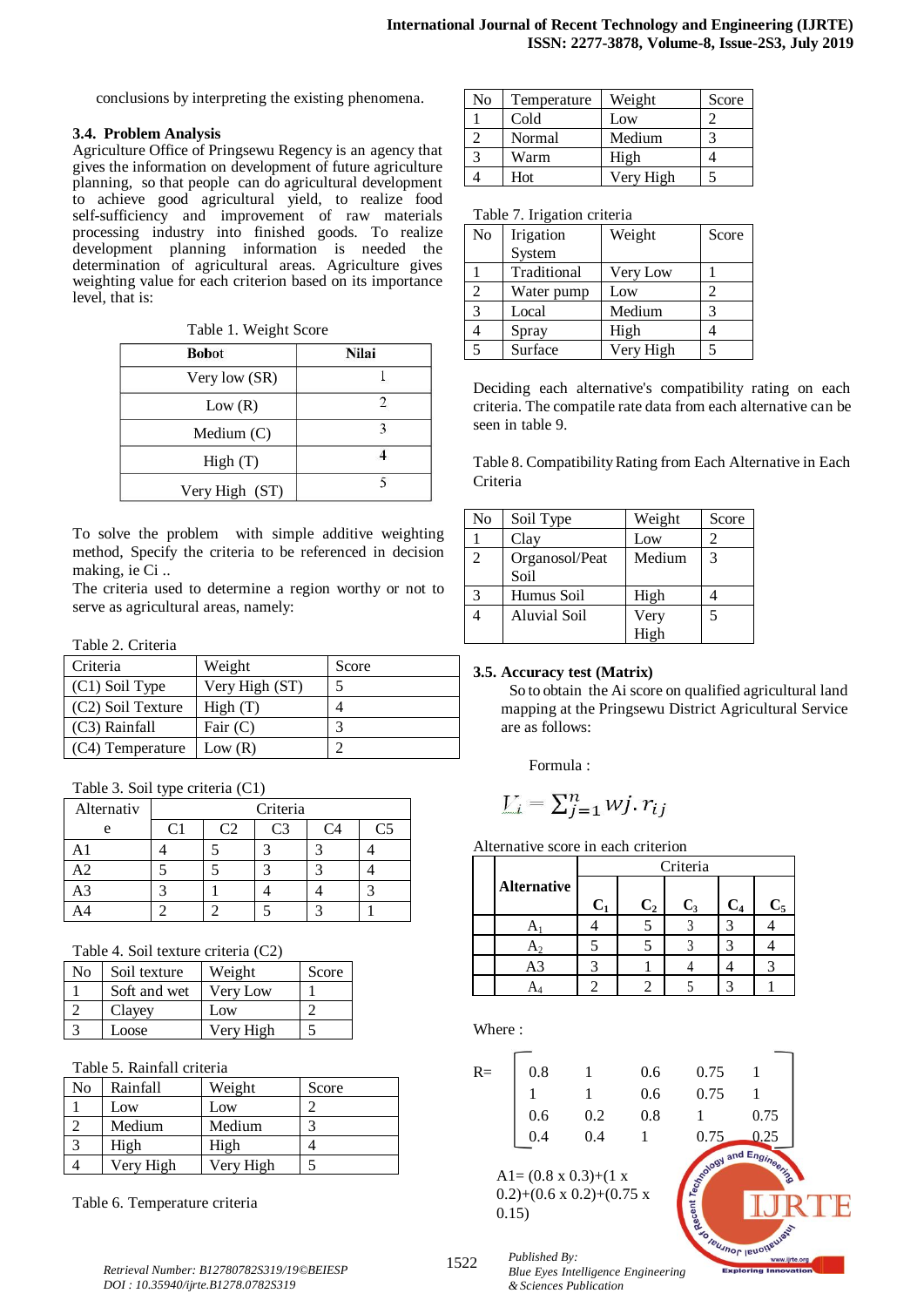$+(1 \times 0.15)$ 

A2= 
$$
(1 \times 0.3)+(1 \times 0.2)+(0.6 \times 0.2)+(0.75 \times 0.15) + (1 \times 0.15)
$$

- A3=  $(0.6 \times 0.3)+(0.2 \times 0.2)+(0.8\times 0.2)+(1 \times 0.15)$  $+(0.75x\;0.15)$
- $A4=(0.4x0.3)+(0.4x0.2)+(1x0.2)+(0.75x0.15) +$ (0.25 x 0.15)

 $A1= 0.24+0.2+0.12+0.1125+0.15 = 0.8225$ A2= 0.3+0.2+0.12+0.1125+0.15=0.8825 A3=0.18+0.04+0.16+0.15+0.1125=0.6425 A4=0.12+0.08+0.2+0.1125+0.0375=0.55

The greatest score was in A2, so A2 alternative was the selected alternative as the best alternative. In other words, maintanance of information technology means will be selected as the solution for the best land selection.

## **3.6 Program Implementation**

In the criteria form used alternative data and criteria as shown in figure 1. In the weight form that is used to calculate a criterion and find the weight of an alternative as



Figure 1. Criterial form

| Kecamatan                | PRINGSEWU   |                      | <b>KECAMATAN</b>      | CT.        | $\mathbb{C}2$ | $\overline{C}$ |
|--------------------------|-------------|----------------------|-----------------------|------------|---------------|----------------|
| C1                       |             | $\ddot{\phantom{1}}$ | PARDASUKA<br>AMBARAWA | 0.8<br>0.6 | т<br>0.2      | 0.6<br>0.8     |
|                          |             |                      | PRINGSEWU             | ī          | T             | 0.6            |
| Q                        |             |                      | GADINGREJO            | 0.4        | 0.4           | ï              |
| G<br>$\overline{a}$<br>G | 0.6<br>0.75 |                      |                       |            |               |                |
|                          |             | PROSES               |                       |            |               |                |
| <b>JUMLAH</b>            | 0.8825      |                      |                       |            |               |                |

Figure 2. Weight form

#### **IV. CONCLUSION**

The decision support system for deciding the feasibility of agriculture can be used to:

- 1. Implementation of decision support system with simple additive weighting method which is done based on the results of ranking from the largest alternative until the smallest. The results of the decision support system process of deciding the feasibility of this area can be used as a consideration to determine the area that can be used as agricultural areas.
- 2. Completion of eligibility criteria of agricultural area was done by calculating the weight of the value of each criterion those are soil type, soil texture, rainfall, temperature and irrigation system.
- 3. Application of decision support system is designed based on the determination of criteria and calculations that have been obtained, and use design in the form of use case and activity diagram.

#### **REFERENCES**

- [1]. Sychugov, A. A., Akhmetshin, E. M., Grishin, V. M., Shpakova, R. N., & Plotnikov, A. V. (2019). Algorithm determine trust value to the distributed information systems elements. Journal of Mechanical Engineering Research and Developments,  $42(2)$ , 6-9. doi:10.26480/jmerd.02.2019.06.09
- [2]. Voronkova, O. Y., Akhmetshin, E. M., Sycheva, I. N., Shpakova, R. N., Pashkova, E. Y., & Poltarykhin, A. L.  $(2018)$ . Economic mechanism of regulating land relations in the agricultural sector of Russia. European Research Studies Journal, 21(4), 280-291.
- [3]. Ibatova, A. Z. (2018). Implementation of ISO principles in engineers' training. International Journal of Civil Engineering and Technology,  $9(3)$ ,  $515-521$ .
- [4]. Tri Susilowati, P. Manickam, G. Devika, K. Shankar, Latifah, Muhamad Muslihudin, Wahidah Hashim, Miftachul Huda, Aleksandr Aleeksevich Korostelev, Andino Maseleno, Decision Support System for Determining Lecturer Scholarships for Doctoral Study Using CBR (Case-Based Reasoning) Method, International Journal of Recent Technology and Engineering (IJRTE), 2019. pp. 3281-3290.
- [5]. Muhamad Muslihudin, M. Ilayaraja, K. Sathesh Kumar, K. Shankar, Jauharotun Jamilah, Dita Novitasari, Miftachul Huda, Wahidah Hashim, Irina V. Rudenko, Andino Maseleno, Decision Support System in Kindergarten Selection using TOPSIS Method, International Journal of Recent Technology and Engineering (IJRTE), 2019. pp.3291-3298.
- [6]. Muhamad Muslihudin, G. Devika, P. Manickam, K. Shankar, Dian Permana Putra, Eki Pramudia Sukarno Putra, Miftachul Huda, Wahidah Hashim, Oksana P. Denisova, Andino Maseleno, Expert System in Determining Baby Disease using Web Mobile-based Weighted Product Method. International Journal of Recent Technology and Engineering (IJRTE), 2019. pp.3299-3308.
- [7]. Muhamad Muslihudin, K. Sathesh Kumar, M. Ilayaraja, K. Shankar, Lailaturrohmah, Dian Permana Putra, Wahidah Hashim, Andino Maseleno, Expert System in Determining the Quality of Nutmeg Breed using Website-Based Forward Chaining Methods, International Journal of Recent Technology and Engineering (IJRTE), 2019. pp.3309-3318.
- [8]. Muhamad Muslihudin, S. Hemalatha, K. Shankar, Eswaran Perumal, Nofiyanti, Satria Abadi, Wahidah Hashim, Andino Maseleno, Application of
	- Expert System for Determining Export Quality Pepper Seeds using



*Retrieval Number: B12780782S319/19©BEIESP DOI : 10.35940/ijrte.B1278.0782S319*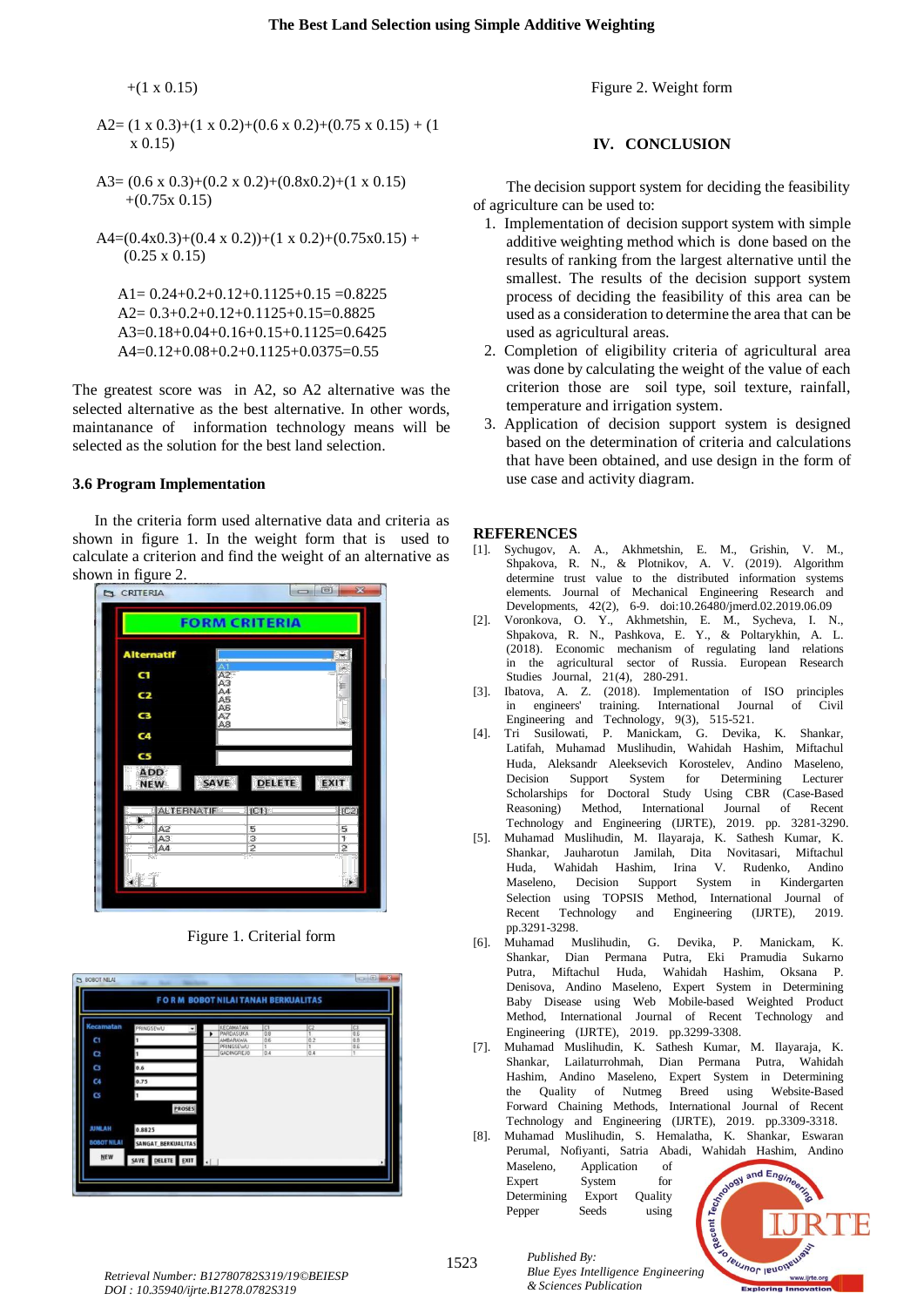Website-Based Forward Chaining Method, International Journal of Recent Technology and Engineering (IJRTE), 2019. pp. 3319-3329.

- [9]. Muhamad Muslihudin, Rizky Purnama, Wahidah Hashim, Andino Maseleno, Selection of Temporary Landfill using Fuzzy Multiple Attribute, International Journal of Innovative Technology and Exploring Engineering, 2019. pp.598-604.
- [10]. Muhamad Muslihudin, Siti Mukodimah, Erma Dwiyani, Trisnawati, Wahidah Hashim, Andino Maseleno, Fuzzy Logic Prediction of Dengue Hemorrhagic Fever Distribution in Pringsewu Region, International Journal of Innovative Technology and Exploring Engineering, 2019. pp.605-612.
- [11]. S. Senthil, B. Ayshwarya, Prediction of Lung Cancer using Blue Whale Optimizer Algorithm with Neural Network Classifier, Journal of Advanced Research in Dynamical and Control Systems, Volume 11, 02-Special Issue, 2019. pp. 1737-1748.
- [12]. Narges Bahrami, Sifeng Liu, Vadim Vitalievich Ponkratov, Phong Thanh Nguyen, Andino Maseleno, Stephen Berti, Novel Load Management for Renewable Generation Sources/Battery System through Cut Energy Expenditure and Generate Revenue, International Journal of Ambient Energy, Taylor and Francis Online, 2019.
- [13]. Aravindhan Surendar, J. Muralidharan, Ali Dehghan Saee, Andino Maseleno, Aleksandr Alekseevich Rudenko, David Ros, Mathematical modelling of free convection in an ellipse-rectangular annulus filled with nanofluid using LBM, Thermal Science and Engineering Progress, Elsevier, 2019
- [14]. Aditya Mulawarman, Ajat Sudrajat, Nedi Hendri, Karnawi Kamar, Dedi Mulyadi, Gunawan Budiyanto, Miftachul Huda, Aliza Abdul Latif, Andino Maseleno, FMADM for determining superior commodity at agroindustry area, International Journal of Engineering and Technology(UAE), Vol. 7, No. 4, 2018, pp. 4667-4673.
- [15]. Aprianti Putri Sujana, Andri Sahata Sitanggang, Andino Maseleno, Application of E-Transport through Android-Based Ticketing Applications, Journal of Advanced Research in Dynamical and Control Systems, Issue 13-Special Issue, 2018, pp. 1347-1356.
- [16]. Pardimin, Apriadi, Widhiya Ninsiana, M. Ihsan Dacholfany, Karnawi Kamar, Kamarul Shukri Mat Teh, Miftachul Huda, April Lia Hananto, Muhammad Muslihudin, K. Shankar, Natalia V. Kamenez, Andino Maseleno, Developing Multimedia Application Model for Basic Mathematics Learning, Journal of Advanced Research in Dynamical and Control Systems, Issue 14-Special Issue, 2018, pp. 1347-1356.
- [17]. Natalia V. Kamenez, Olga Igorevna Vaganova, Zhanna Venediktovna Smirnova, Marina Nikolaevan Bulayeva, Ekaterina Andreevna Kuznetsova, Andino Maseleno, Experience of the use of electronic training in the educational process of the Russian higher educational institution, International Journal of Engineering and Technology(UAE), Vol. 7, No. 4, pp. 4085-4089, 2018.
- [18]. Olga Igorevna Vaganova, Ludmila N. Zanfir, Zhanna Venediktovna Smirnova, Elena Aleksandrovna Chelnokova, Svetlana Nikolaevna Kaznacheeva, Andino Maseleno, On the linguistic training of future teachers of unlike specialties under the conditions of Russian professional education, International Journal of Engineering and Technology(UAE), Vol. 7, No. 4, pp. 4090-4095, 2018.
- [19]. Olga Igorevna Vaganova, Natalia V. Kamenez, Vinnikova Irinia Sergeevna, Ekaterina Vladimirovna Vovk, Zhanna Venediktovna Smirnova, Andino Maseleno, Possibilities of information technologies to increase quality of educational services in Russia, International Journal of Engineering and Technology(UAE), Vol. 7, No. 4, pp.  $4096-4102$ ,  $2018$ .
- [20]. Zhanna Venediktovna Smirnova, Ludmila N. Zanfir, Olga Igorevna Vaganova, Natalia Vasilevna Bystrova, Nina Vladimirovna Frolova, Andino Maseleno, WorldSkills as means of improving quality of pedagogical staff training, International Journal of Engineering and Technology(UAE), Vol. 7, No. 4, pp. 4103-4108, 2018.
- [21]. Abdul Hamid, Ajat Sudrajat, Razaleigh Muhamat Kawangit, Abdul Ghafar Don, Miftachul Huda, Burhanuddin Jalal, Wahyu Akbar, Azura Onn, Andino Maseleno, Determining

basic food quality using SAW, International Journal of Engineering and Technology(UAE), Vol. 7, No. 4, pp. 3548-3555, 2018.

- [22]. Noca Yolanda Sari, Miftachul Huda, Kamarul Shukri Mat Teh, Anggia Sari, Ramona Ramli, Andino Maseleno, Decision support system for determining chili plant using fuzzy multiple attribute decision making, International Journal of Engineering and Technology(UAE), Vol. 7, No. 4, pp. 3556-3562, 2018.
- [23]. Oktafianto, Ajat Sudrajat Kawangit, Razaleigh Muhamat Kawangit, Abdul Ghafar Don, Miftachul Huda, Amel Dhea Saputri,Aliza Abdul Latif, Andino Maseleno, Determining housing location using weighted product, International Journal of Engineering and Technology(UAE), Vol. 7, No. 4, pp. 3563-3568, 2018.
- [24]. Akhmetshin, E., Ilyina, I., Kulibanova, V., & Teor, T. (2019). Special aspects of master data-based integrated management of region reputation in modern IT environment. Paper presented at the IOP Conference Series: Materials Science and Engineering, 497(1) doi:10.1088/1757-899X/497/1/012022
- [25]. Atova, A. Z., Sitdikov, F. F., & Klychova, G. S.  $(2018)$ . Reporting in the area of sustainable development with information technology application. Management Science Letters, 8(7), 785-794. doi:10.5267/j.msl.2018.5.008
- [26]. Sychugov, A. A., Akhmetshin, E. M., Grishin, V. M., Shpakova, R. N., & Plotnikov, A. V. (2019). Algorithm determine trust value to the distributed information systems elements. Journal of Mechanical Engineering Research and Developments, 42(2), 6-9. doi:10.26480/jmerd.02.2019.06.09.
- [27]. Satria Abadi, Akmal Hawi, Akla, Ihsan Dacholfany, Miftachul Huda, Kamarul Shukri Mat Teh, Jaki Walidi, Wahidah Hashim, Andino Maseleno, Identification of Sundep, Leahopper and Fungus of Paddy by using Fuzzy SAW Method, International Journal of Pharmaceutical Research, Volume 11, Issue 1, January - March 2019.
- [28]. Andino Maseleno, Miftachul Huda, Kamarul Azmi Jasmi,Bushrah Basiron, Ismail Mustari, Abdul Ghaffar Don, Roslee bin Ahmad, Hau-Kashyap Approach for Student's Level of Expertise, Egyptian Informatics Journal, Elsevier, Vol. 20, Issue 1, March 2019, pp. 27-32.
- [29]. Liang Zhou, Hesam Kamyab, Aravindhan Surendar, Andino Maseleno, Aygul Z. Ibatova, Shreeshivadasan Chelliapan, Nima Karachi, Zohreh Parsaee, Novel Z-scheme composite Ag2CrO4/NG/polyimides as high performance nano catalyst for photoreduction of CO2: Design, fabrication, characterization and mechanism, Journal of Photochemistry and Photobiology A: Chemistry, Elsevier, Volume 368, 1 January 2019, pp 30-40.
- [30]. Muhamad Rusliyadi, Azaharaini bin Hj. Mohd. Jamil, Marini Othman, Andino Maseleno, Ratna Tri Kumalasari, Agricultural Extension Policy, Agricultural Growth and Poverty Reduction in Indonesia, International Journal of Engineering and Technology (UAE), Vol. 7, No. 4, 2018, pp. 5539-5550.
- [31]. Gunawan Budiyanto, Sri Ipnuwati, Sayyid Azam Al Gifari, Miftachul Huda, Burhanuddin Jalal, Aliza Abdul Latif, Andino Maseleno, April Lia Hananto, Web based expert system for diagnosing disease pest on banana plant, International Journal of Engineering and Technology(UAE), Vol. 7, No. 4, 2018, pp. 4715-4721.
- [32]. Elisabet Yunaeti Anggraeni, Pardimin, Ihsan Dacholfany, Akla, Miftachul Huda, Kamarul Shukri Mat Teh, Aminudin Hehsan, Juhazren Junaidi, Farahwahida Mohd Yusof, Hafiza Abas, Mohd Fauzi Abu Husin, Dina Apriani, Aliza Abdul Latif, Andino Maseleno, Modelling effectivenes of IS learning methodology with AHP method, International Journal of Engineering and Technology(UAE), Vol. 7, No. 4, 2018, pp. 4708-4714.
- [33]. Fauzi, Miftachul Huda, Kamarul Shukri Mat Teh, Zulkiflee Haron, Mohd.<br>Nasir Ripin, Aminudin Hehsan, Hafiza Abas, Muhamad Rafiq, Inkertane Republic Library Zulkiflee Haron, Mohd. Nasir Ripin, Aminudin Hehsan, Hafiza Abas,<br>Muhamad Rafiq, July Muhamad Rafiq, July Irawan, Satria Abadi, Andino Maseleno, The



*Retrieval Number: B12780782S319/19©BEIESP DOI : 10.35940/ijrte.B1278.0782S319*